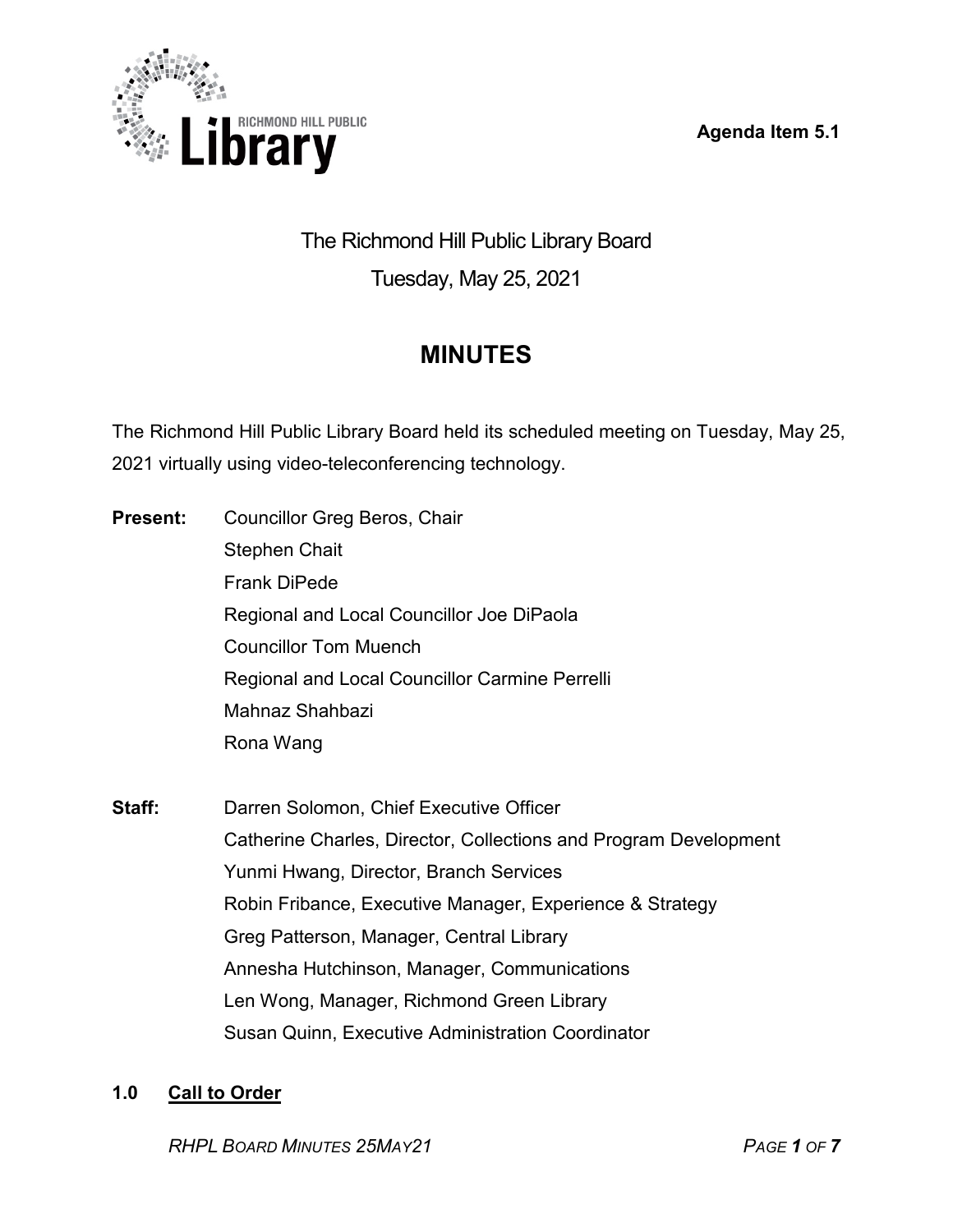The Chair called the meeting to order at 5:00 p.m.

## **2.0 Regrets**

Bram Kivenko

## **3.0 Adoption of Agenda**

**Motion:**

21:31

### **Moved By:**

Regional and Local Councillor C. Perrelli

## **Seconded by:**

Regional and Local Councillor J. DiPaola

**THAT** the Agenda of May 25, 2021 be adopted.

## **CARRIED UNANIMOUSLY**

# **4.0 Disclosure of Pecuniary Interest and the General Nature Thereof**

There were no disclosures of pecuniary interest.

## **5.0 Minutes**

### **5.1 Library Board Minutes – February 23, 2021**

### **Motion:**

21:32

### **Moved By:**

Regional and Local Councillor C. Perrelli

### **Seconded by:**

R. Wang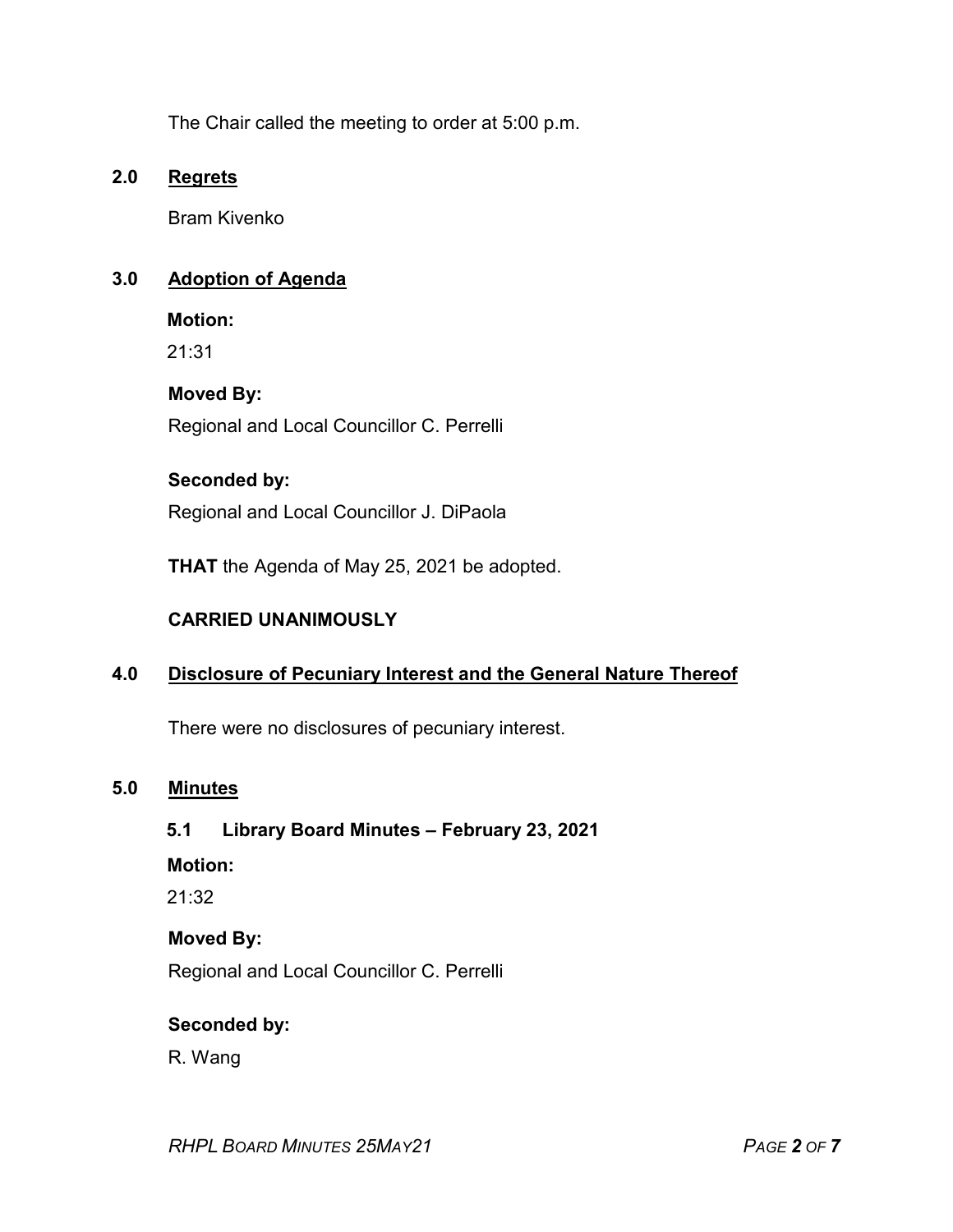**THAT** the Minutes of April 27, 2021 be adopted

# **CARRIED UNANIMOUSLY**

### **6.0 Presentations**

**6.1 Greg Patterson, Manager, Central Library**

**Annesha Hutchinson, Manager, Communications**

Re: Digital Customer Service

5:08 p.m. – S. Chait arrived to the meeting.

#### **Motion:**

21:33

#### **Moved by:**

M. Shahbazi

### **Seconded by:**

Regional and Local Councillor C. Perrelli

**THAT** the presentation on Digital Customer Service be received for information.

# **CARRIED UNANIMOUSLY**

**6.2 Robin Fribance, Executive Manager, Experience & Strategy RHPL Stephen Davies, Principal Consultant and Managing Director, Transformation By Design Christopher Carter, Team Member, Transformation By Design**

Re: Strategic Plan Update

5:20 p.m. – Councillor T. Muench arrived to the meeting.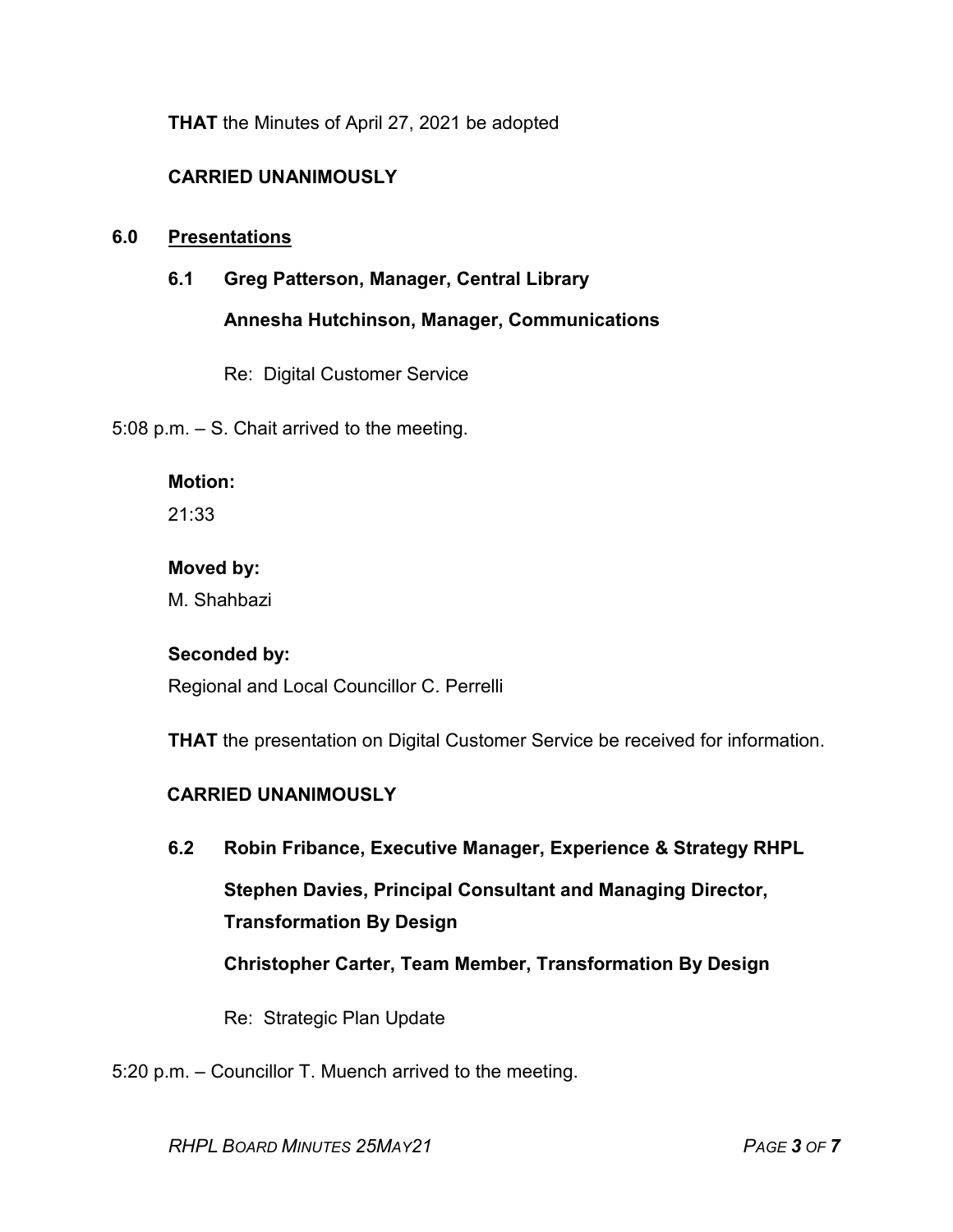## **Motion:**

21:34

### **Moved by:**

F. DiPede

# **Seconded by:**

Councillor T. Muench

**THAT** the presentation on the Strategic Plan Update be received for information.

# **CARRIED UNANIMOUSLY**

## **7.0 Reports**

Accessible documents can be accessed through the [RHPL website > Your](https://www.rhpl.ca/your-library/about-us/library-board)  Library [> About Us > Library](https://www.rhpl.ca/your-library/about-us/library-board) Board

On a motion moved by R. Wang, seconded by Regional and Local Councillor C. Perrelli the Board consented to adopt all of the staff recommendations in items 7.1 and 7.2 without further discussion or motions.

# **7.1 Media Relations Policy Report SRLIB21.14**

**Motion:** 

21:35

### **Moved by:**

R. Wang

### **Seconded by:**

Regional and Local Councillor C. Perrelli

**THAT** the Library Board approve the *Media Relations Policy*.

# **CARRIED UNANIMOUSLY**

*RHPL BOARD MINUTES 25MAY21 PAGE 4 OF 7*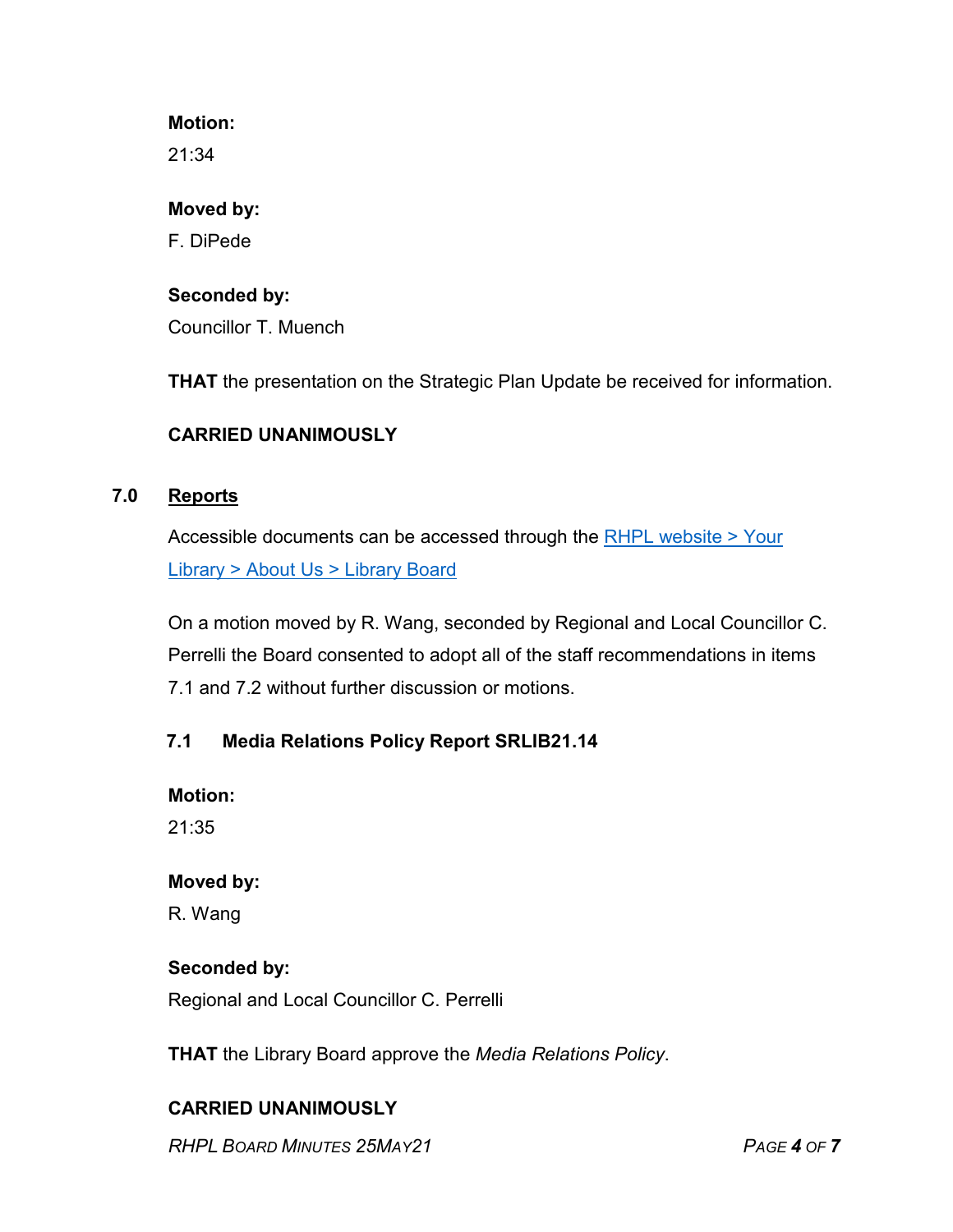# **7.2 Richmond Green Library Annual Report 2020 SRLIB21.15**

**Motion:** 

21:36

# **Moved by:**

R. Wang

# **Seconded by:**

Regional and Local Councillor C. Perrelli

**THAT** the Library Board receive the *Richmond Green Library Annual Report 2020*.

# **CARRIED UNANIMOUSLY**

# **8.0 New Business**

None.

# **9.0 Resolution to Move Into Closed Session to consider matters relating to:**

# **9.1 Personal matters about an identifiable individual**

**Motion:**

21:37

# **Moved By:**

Regional and Local Councillor C. Perrelli

# **Seconded by:**

Regional and Local Councillor J. DiPaola

**THAT** the Board move into Closed Session to consider personal matters about an identifiable individual.

# **CARRIED UNANIMOUSLY**

*RHPL BOARD MINUTES 25MAY21 PAGE 5 OF 7*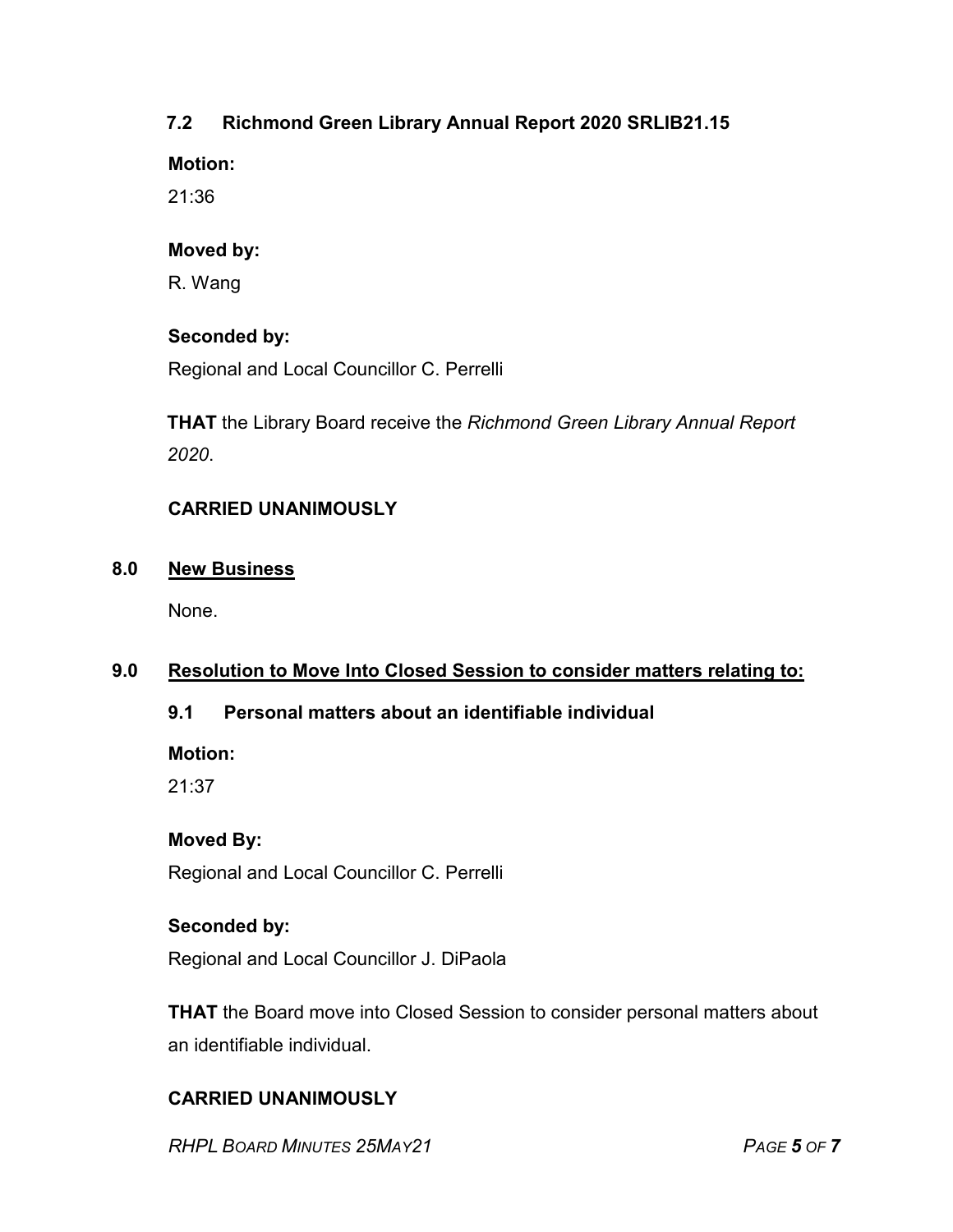At 5:28 p.m. the Board moved into Closed Session.

# **10.0 Resolution to Reconvene in Open Session**

# **Motion:**

20:38

# **Moved By:**

Councillor T. Muench

# **Seconded by:**

F. DiPede

That the Board reconvene into Open Session.

# **CARRIED UNANIMOUSLY**

At 6:05 p.m. the Board returned to Open Session

# **11.0 Member Announcements**

None.

# **12.0 Date of Next Meetings**

The next Regular Meeting of the Library Board will be held on: **Tuesday, June 22, 2021** virtually using video-teleconferencing technology**.**

Special 2022 Budget Meetings of the Library Board will be held on:

# **Friday, August 13, 2021 @ 4 p.m.**

# **Thursday, September 2, 2021 @ 4 p.m.**

virtually using video-teleconferencing technology.

# **13.0 Adjournment**